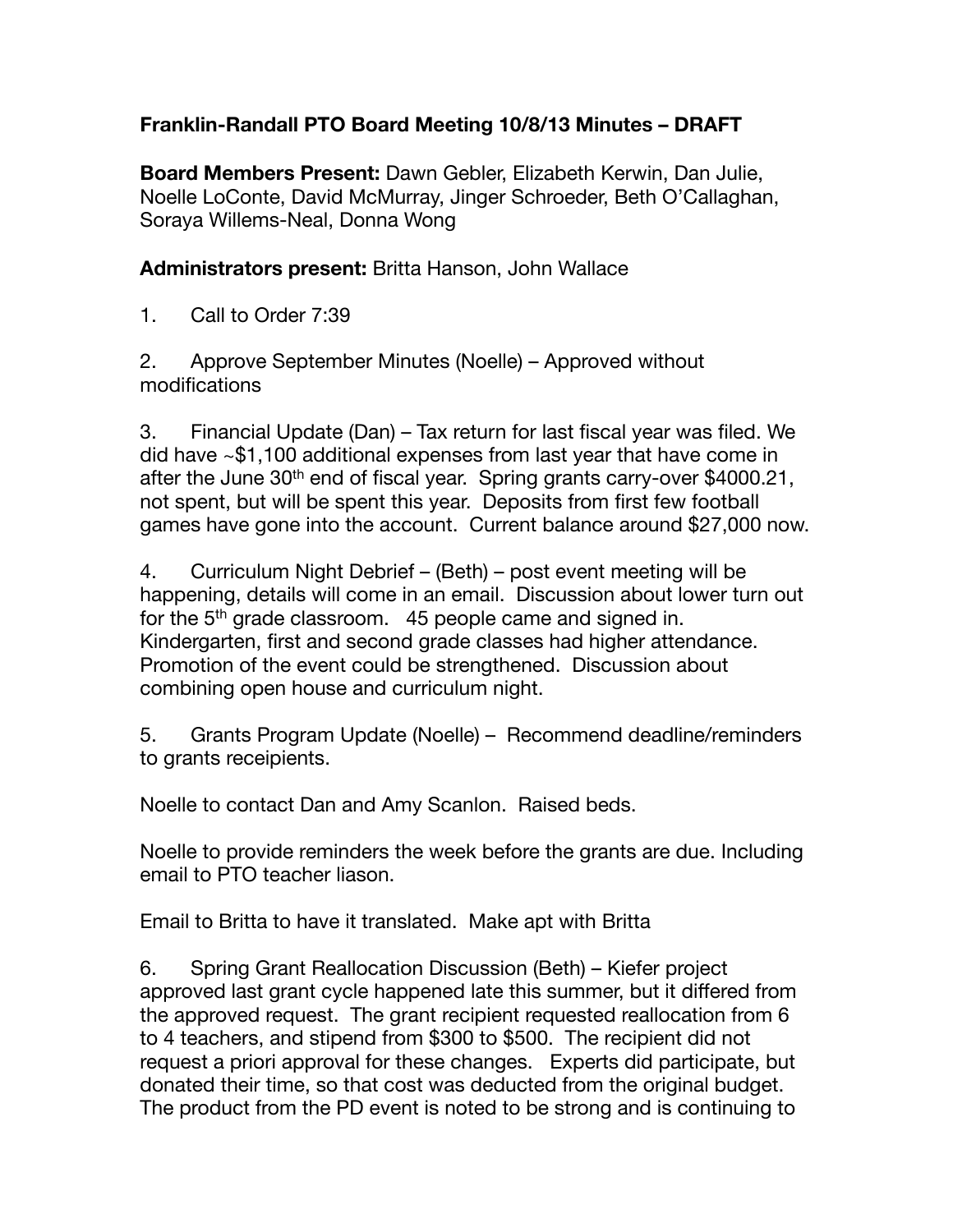be rolled out in the Randall School. Discussion about reinforcing expectations around the grant. Project was innovating. Grant recipient was notified in email about the requirements for the grant, but perhaps we could do better about reinforcing the rules with the recipient.

Board votes and 6 voted yea, 1 voted nay, and 2 abstained. Beth will check to see if this is a quorum.

7. 60 second updates (Beth & Soraya)

a. Fall/Winter Dance – 3 coordinators, and the dance will happen!

b. Fall Campaign start date – October 11 – It is up and running now online and Paypal and also checks coming in to schools

c. Dinner for teachers next fall @ Open House – Soraya proposed buying dinner for the Franklin teachers on the day of open house. Another idea is to provide meals during parent-teacher conferences. Dawn will explore these options.

d. Book/Discussion Circle for November – topic is bullying – Weds Nov 30, 5-7 pm, Lakeside **Coffeehouse** 

e. Bulk school supply purchasing program – parent is interested in organizing this. Idea is to reduce the cost by buying in bulk and being a tax-free purchase. Tentatively will be presented at December PTO meeting. Quality of the products can be variable.

f. Diversity initiative update – Parent is interested in doing an "Inclusion Initiative". Right now there is a small group of interested parents who are discussing. Updates to come.

g. "No Idle Zone" initiative – Parent discussed how delivery trucks, cars, buses idle by playground and over winter, also "warm up" the bus 15 minutes before kids get on the bus and to keep the moisture off the windows. This would be an initiative initially at both Franklin and Randall, but the vision is to bring it district wide. Do the signs get into the bus company policy? At the Thoreau school, which did this last year, the buses did not have to honor the signs. h. Foreign Language program: Scholarship deadline extended to 10/8/13. We are down 16% in enrollment in Franklin kids, Randall is the same. Citywide is